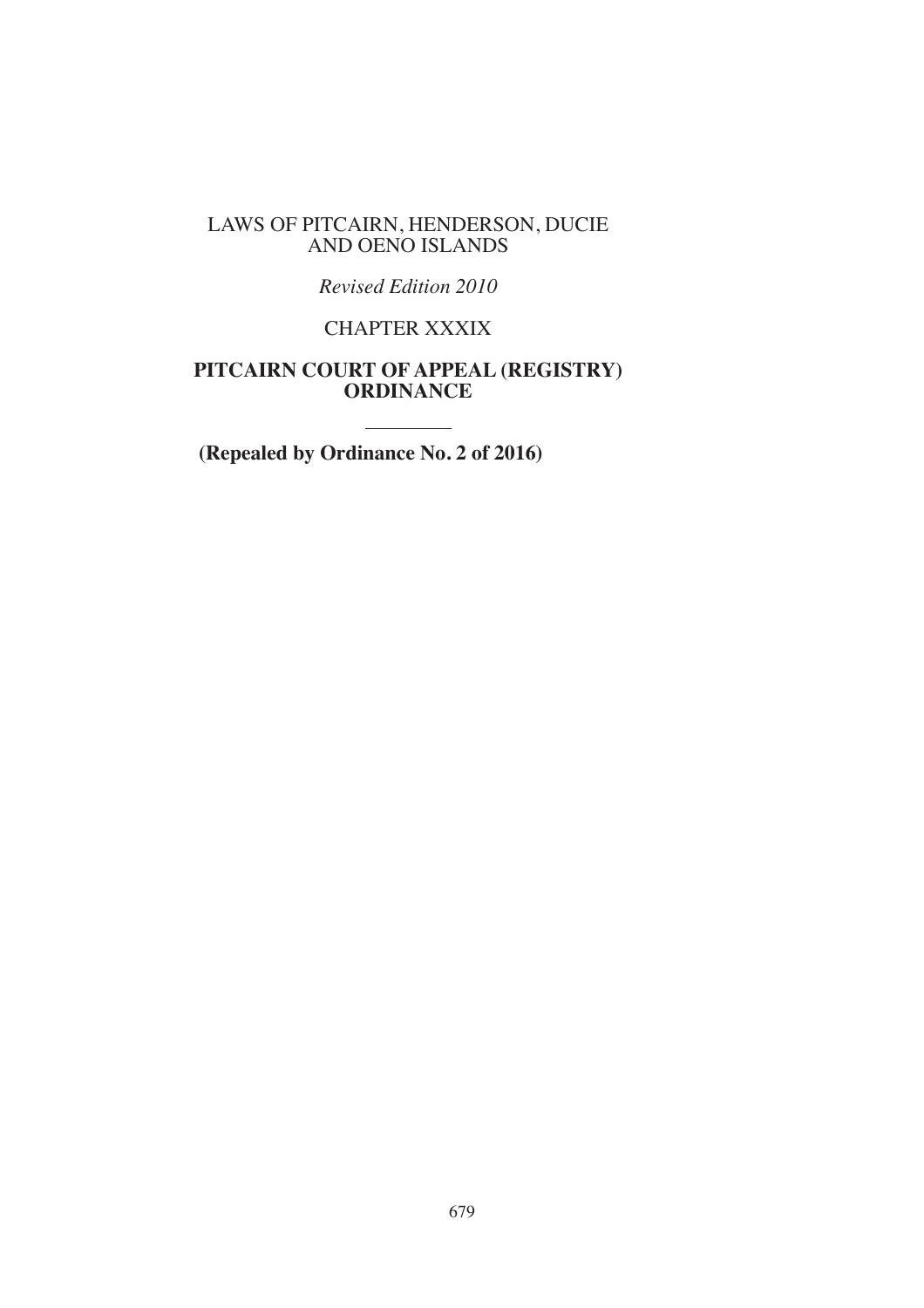## **PITCAIRN COURT OF APPEAL (CRIMINAL) RULES 2014**

Made by the Honourable Sir Bruce Robertson, President, pursuant to Section 51 of the Constitution of Pitcairn.

## Arrangement of rules

Rule

1. Title

## **PART I—PRELIMINARY PROVISIONS**

- 2. Commencement
- 3. Interpretation
- 4. Application or Rules
- 5. Forms

## **PART II—PROCEDURE**

### *Institution of appeal*

- 6. Form of notice of appeal and notice of application for leave to appeal
- 7. Other applications may be included in notice of appeal or of application for leave to appeal
- 8. Persons required or authorised to sign notices and other documents
- . Notice of application for leave to appeal is suffcient notice of appeal
- 10. Mode of bringing appeal and effecting service
- 11. Application for extension of time
- 12. Form must be treated as application for extension of time if notice given out of time

#### *Preparation for hearing*

- 13. Documents required for general appeals
- 14. Documents required for other appeals
- 15. Documents required for extension of time
- 16. Trial Court may direct delivery of documents, etc.
- 17. Court may request Trial Court to provide report
- 18. Examination of witnesses otherwise than before Court
- 19. Registrar may issue witness subpoenas
- 20. Authorities bundles

#### *Mode of hearing*

- 21. Application of mode of hearing provisions and appeals on papers provisions
- 22. Submissions on mode of hearing
- 23. Procedure within Court to determine initially mode of hearing
- 24. Decision on mode of hearing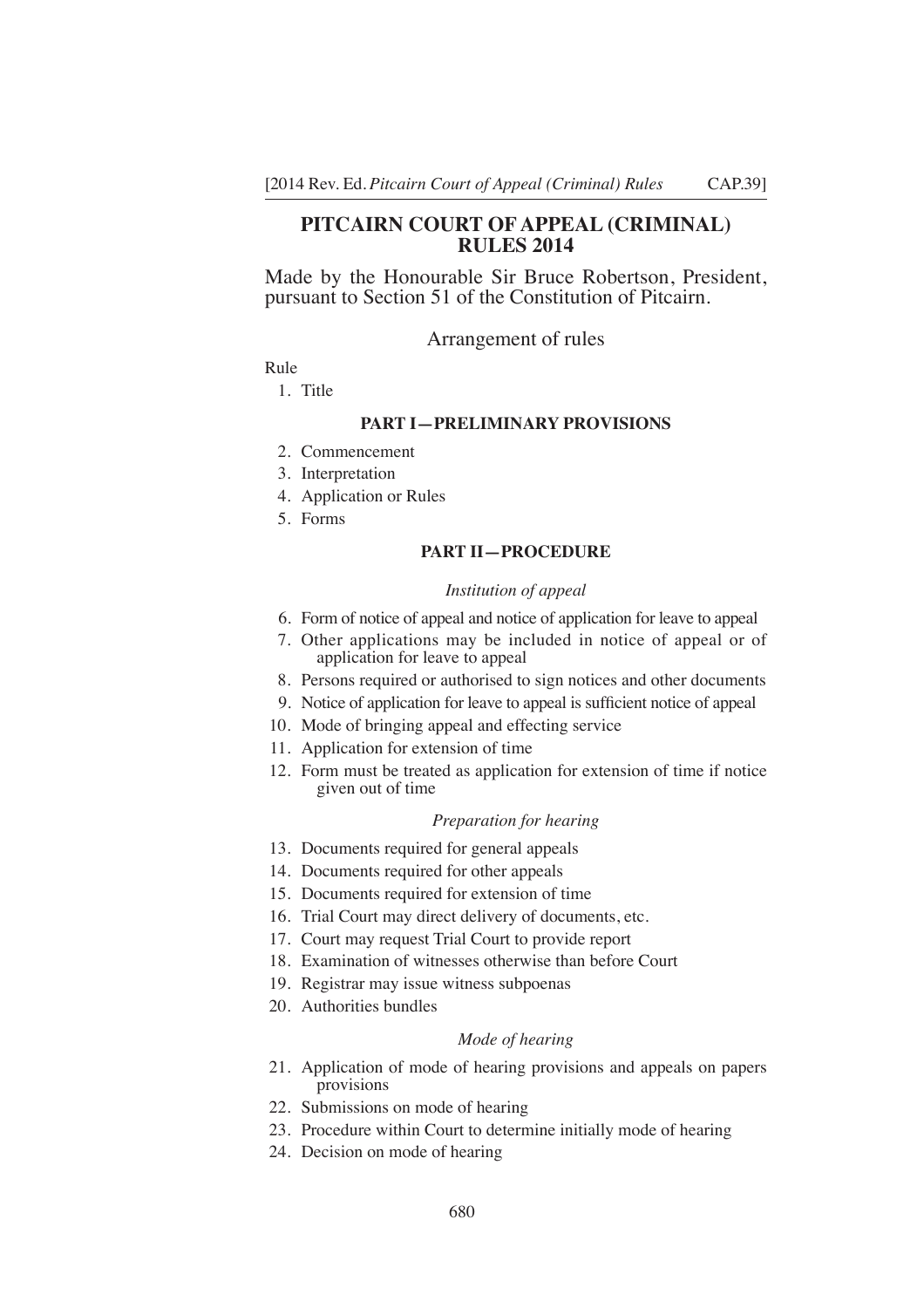### 25. Further mode of hearing submissions

### *Oral appeals*

- 26. Registrar to give parties notice of fixture for oral appeals
- 27. Timing of submissions on merits
- 28. Right of reply at oral hearing

### *Appeals on papers*

- 29. Period allowed for making written submissions on merits
- 30. Timing of appeal on papers
- 31. Panel for hearing on papers
- 32. Change of mode of hearing

#### *Decisions*

- 33. Mode of delivery of decisions
- 4. Notifcation of decisions

## **PART III—MISCELLANEOUS PROVISIONS**

- 35. Abandonment of appeal
- 36. Persons to be heard by Court before restitution order annulled or varied
- 37. Payment received under fine must be retained until appeal decided
- 38. Successful appellant entitled to return of amount paid towards fine
- 39. Trial Court Judge may give directions concerning order to pay prosecution costs, etc.
- 40. Register must be kept
- 41. Mode of giving notice to Court
- 42. Mode of giving notice to parties
- 43. Court order may enforce rules
- 44. Effect of non-compliance with rules
- 45. Cases not provided for in rules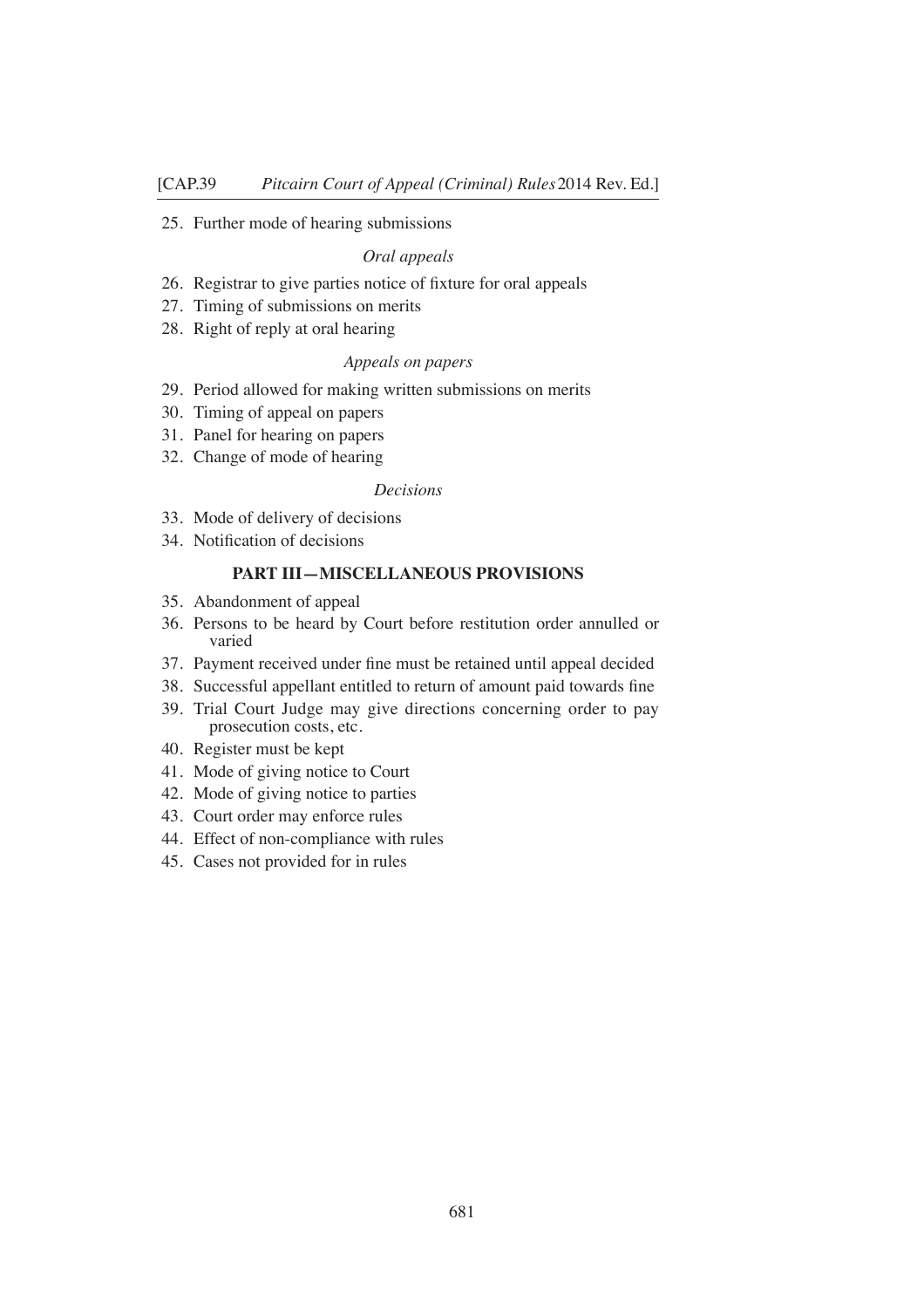Rules 7 Feb 2014

# **PART I PRELIMINARY PROVISIONS**

**1.** These rules are the Pitcairn Court of Appeal (Criminal) Rules 2014.

**2.** These rules come into force on 7 February 2014.

**3.** In these rules, unless the context otherwise requires—

**appeal on the papers** means an appeal to be disposed of by way of a hearing on the papers as described in section 35B of the Ordinance

**appellant** includes an applicant for leave to appeal **bail appeal** means an appeal under section 63 or section

65 of the Bail Ordinance 2002 which relates to a decision on bail made by a Supreme Court Judge

**Court** means the Pitcairn Court of Appeal **exhibit** 

- (a) includes all books, papers, video and audio tapes, documents and all other property, matters and things connected with the proceedings against any appellant which
	- (i) were received in the Trial Court when the appellant was committed for trial or for sentence; or
	- (ii) have been produced or used in evidence in the proceedings;
- and
- (b) includes any written statement given to the Judge by the appellant;
- but
- (c) does not include original statements or depositions not used at trial or an information or plea filed in the Trial Court

**general appeal** means

- (a) an appeal under section 36(1) of the Ordinance against conviction or sentence or both; or
- (b) an appeal under the Contempt of Court Act 1981 of the Parliament of the United Kingdom against a finding of criminal contempt or a sentence for criminal contempt or both

## **oral appeal** means

- (a) an appeal to be disposed of under section 35A of the Ordinance by way of a hearing involving oral submissions; or
- (b) a bail appeal; or

Commencement

Title

Interpretation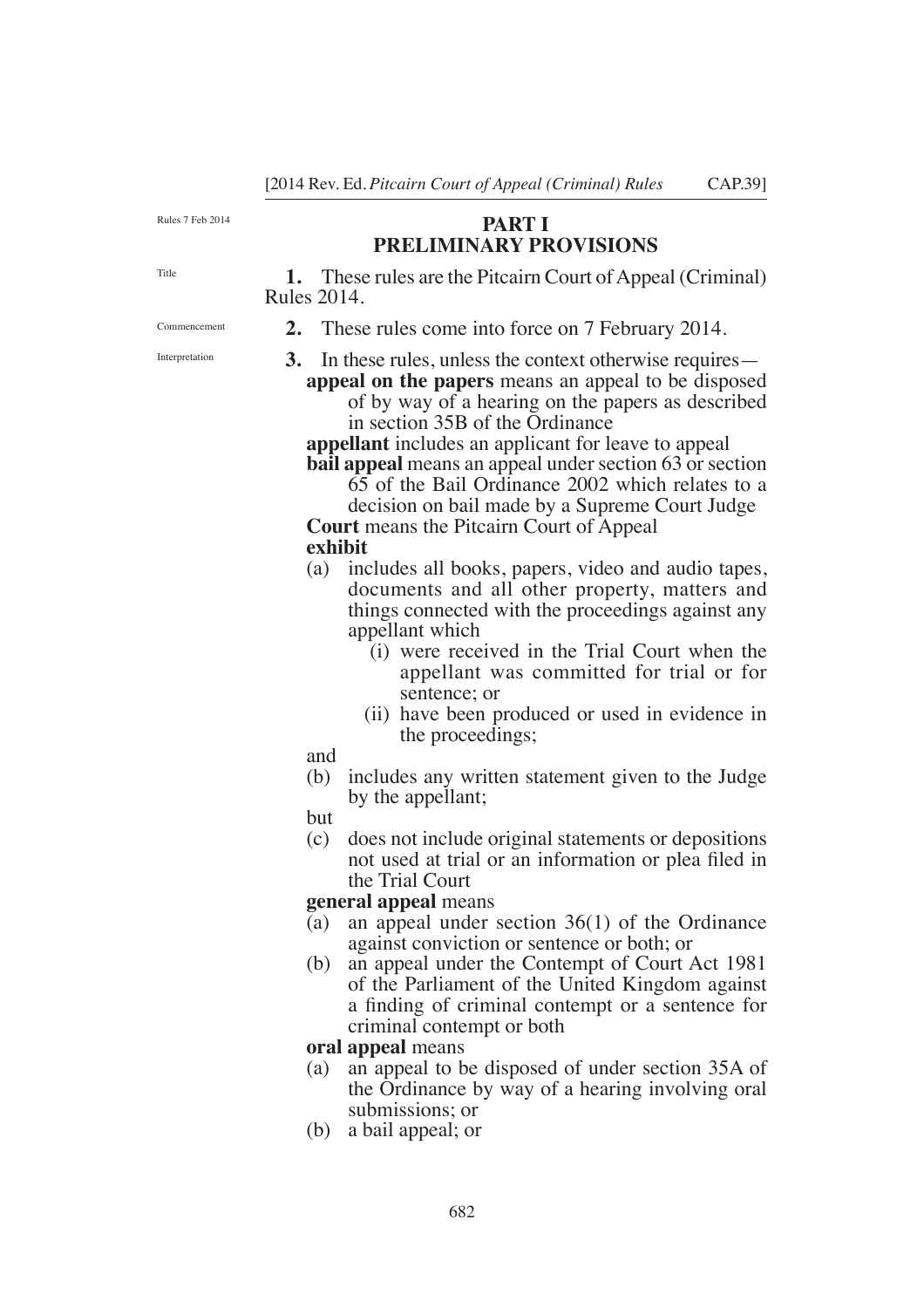- (c) a summary proceedings appeal
- **Ordinance** means the Judicature (Appeals in Criminal Cases) Ordinance (cap. 4)
- **prosecutor** means the Public Prosecutor or a prosecutor acting on his or her behalf
- **prosecutor appeal** means an appeal or an application for leave to appeal by or behalf of the Public Prosecutor under any enactment
- **Registrar** means the registrar of the Pitcairn Court of Appeal
- **summary proceedings appeal** means an appeal under section 21 of the Ordinance

**Trial Court** means a Magistrate's Court or the Supreme Court, as the case may require

**Trial Judge** includes a sentencing Judge

- **4.**—(1) These rules apply to
	- (a) applications for leave to appeal; and
	- (b) prosecutor appeals; and
	- (c) general appeals; and
	- (d) bail appeals; and
	- (e) summary proceedings appeals.

(2) These rules also apply to steps which are incidental to appeals referred to in subclause (1) (including applications made to the Court for leave to appeal in relation to those appeals).

(3) On its own initiative, or on the application of a party, the Court or a Judge of the Court may direct, authorise or accept a departure from these rules or shorten or extend any appointed period for reasons of urgency or for any other reason.

**5.** The forms set out in the schedule, or forms to the same Forms effect, must be used in all appropriate cases.

## **PART II—PROCEDURE**

## *Institution of appeal*

**6.**—(1) An application for leave to appeal (other than by a  $\frac{1}{\text{append and notice of}}$ prosecutor) under Part IIA or Part III of the Ordinance must be made by notice of application for leave to appeal in form 1.

(2) A prosecutor appeal must be made by notice of appeal or notice of application for leave to appeal (as the case requires) in form 2.

(3) A general appeal must be made by notice of appeal in form 3.

appeal and notice of application for leave to appeal

Application of Rules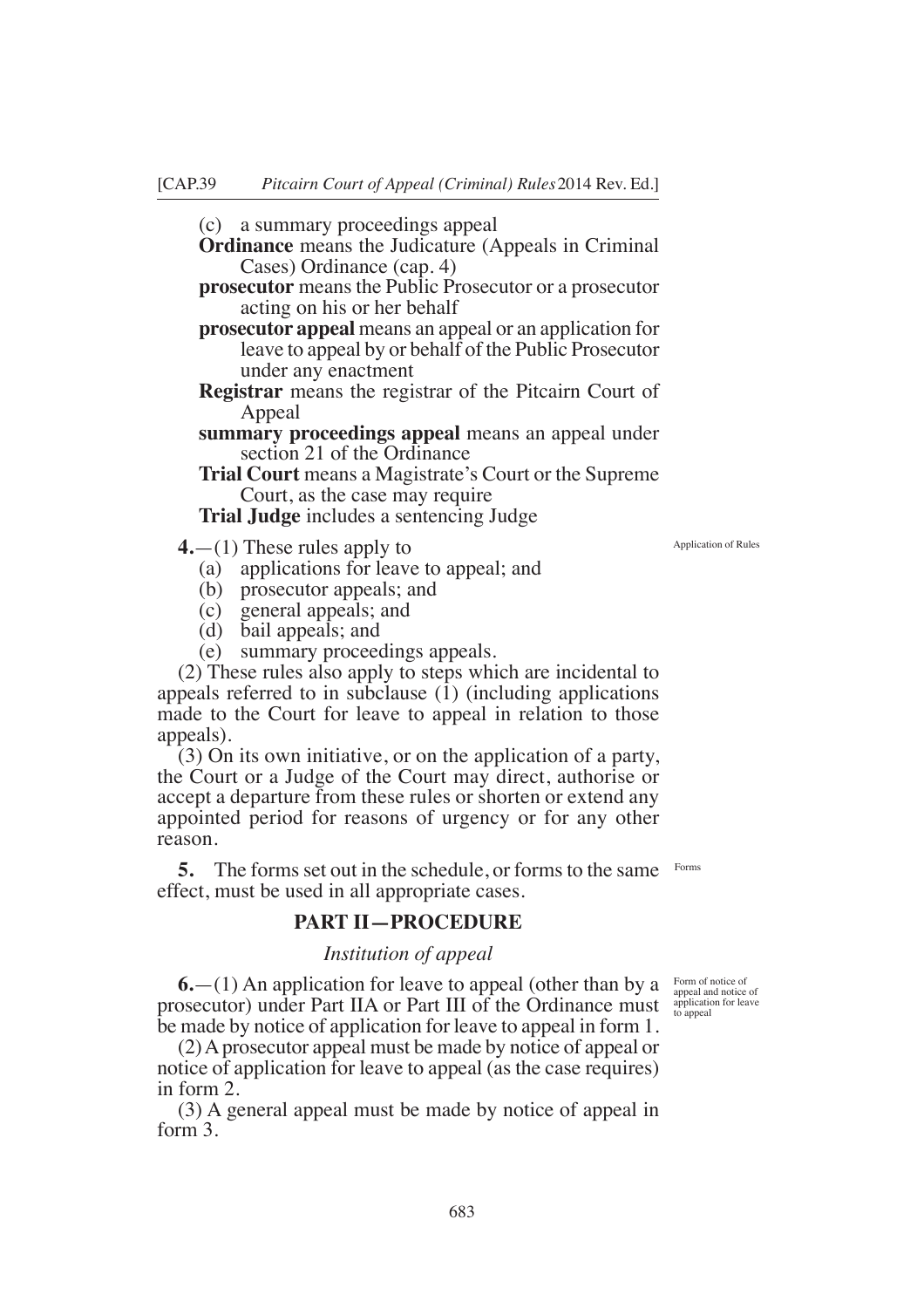(4) A bail appeal (other than by a prosecutor) must be made by notice of appeal in form 4.

(5) A summary proceedings appeal (other than by a prosecutor) must be made by notice of appeal in form 5.

**7.** A notice of appeal or notice of application for leave to appeal given in any of forms 1 to 5 may include either or both of the following

(a) an application for leave to call a witness;

(b) an application for leave to be present.

**8.**—(1) The appellant must sign a notice of appeal or a notice of application for leave to appeal unless

- (a) the notice is required to be marked and signed in accordance with subclause (2); or
- (b) another person signs the notice under any of subclauses  $(3)$  to  $(5)$ .

 $(2)$  An appellant who is unable to write must affix his or her mark on the notice in the presence of a witness who must also sign the notice.

(3) A notice required to be signed by an appellant who contends that the appellant was not responsible for his or her actions on the ground that he or she was insane at the relevant time may be signed by the appellant's solicitor or counsel or by any other person authorised to act on the appellant's behalf.

(4) A notice or other document required to be signed by an appellant which is a body corporate may be signed on its behalf by a duly authorised agent of the body corporate.

(5) A notice or other document required to be signed by the Public Prosecutor may be signed on his or her behalf by an authorised prosecutor.

**9.** An appellant's notice of application for leave to appeal is a sufficient notice of appeal if the Court grants the appellant leave to appeal.

**10.**—(1) A person appeals by filing in the registry of the Court a notice of appeal or a notice of application for leave to appeal (as the case requires).

(2) An appeal is brought, or an application for leave to appeal is made, when the notice of appeal or the notice of application for leave to appeal, as the case may be, is received in the registry of the Court.

(3) The Registrar is responsible for effecting service of notices of appeal and notices of application for leave to appeal.

**11.** An appellant who seeks an extension of time within which to appeal, or to apply for leave to appeal, may include an application for an extension of time within his or her notice

Other applications may be included in notice of appeal or of application for leave to appeal

Persons required or authorised to sign notices and other documents

Notice of application for leave to appeal is suffcient notice of appeal

Mode of bringing appeal and effecting . .<br>•rvice

Application for extension of time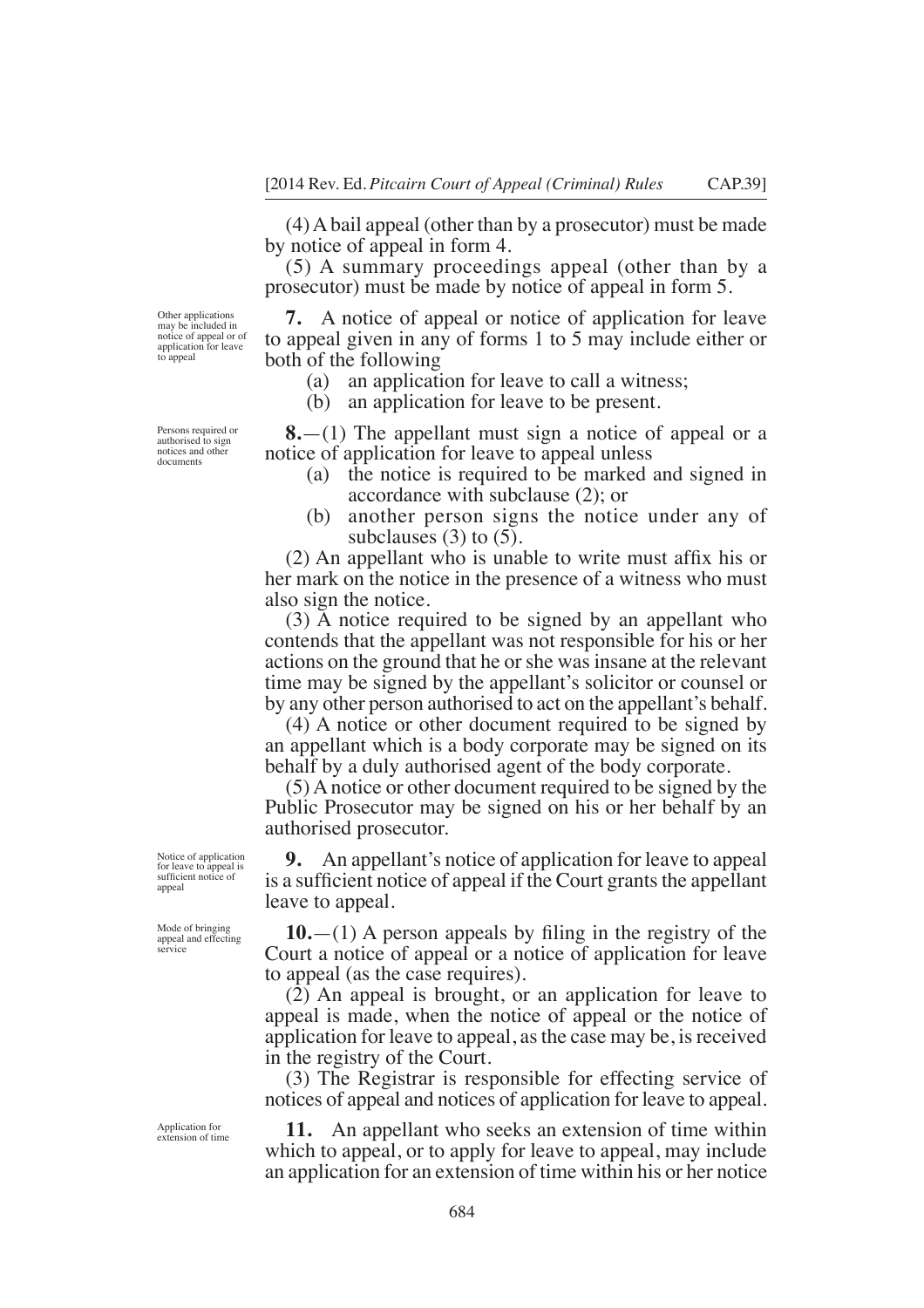of appeal, or his or her notice of application for leave to appeal, by completing the relevant part of the form.

**12.** A notice in any of forms 1 to 5 which is given out of time must be treated as if it contains an application for extension of time.

## *Preparation for hearing*

**13.**—(1) On receiving a notice of appeal for a general appeal, the Registrar must obtain for the use of the Court the documents and records relating to the trial (which include the trial transcript, the trial Judge's notes (if the Registrar considers them relevant to the grounds of appeal) and the other documents, exhibits and things connected with the proceeding which the Registrar considers relevant to the grounds of appeal and appropriate for inclusion in the preliminary case on appeal).

(2) The preliminary case on appeal, together with any additional material required to enable the Court to decide the appeal, constitutes the final case on appeal for a general appeal.

**14.** On receiving notice of appeal or notice of application for leave to appeal in any of forms 1,2,4 or 5, the Registrar must obtain for the use of the Court the material relevant to the decision or ruling under appeal.

**15.** On receiving an application for extension of time under rule 11 or a form having that effect under rule 12, the Registrar must comply with rule 13 (in the case of a general appeal) or rule 14 (in the case of any other appeal) and the relevant rule applies with the necessary modifications.

**16.**—(1) A Judge of the Trial Court may direct that a document, exhibit or other thing be delivered out of the Trial Court to any person the Judge considers entitled to delivery and the Judge may make delivery subject to any conditions he or she thinks fit.

(2) However, subclause (1) does not apply to property which could be made subject to an order for the restitution of property under any enactment.

**17.**—(1) In any proceeding under Part III of the Ordinance, the Registrar must, if the Court or a Judge of the Court so directs, request the Judge of the Trial Court to provide the Court with a report in writing setting out his or her opinion about the case generally or about any particular point arising in the proceeding.

(2) The Registrar must disclose the report

(a) to any party who requests a copy of it unless the

Form must be treated as application for extension of time if notice given out of time

Documents required for general appeals

Documents required for other appeals

Documents required for extension of time

Trial Court may direct delivery of documents, etc.

Court may request Trial Court to provide report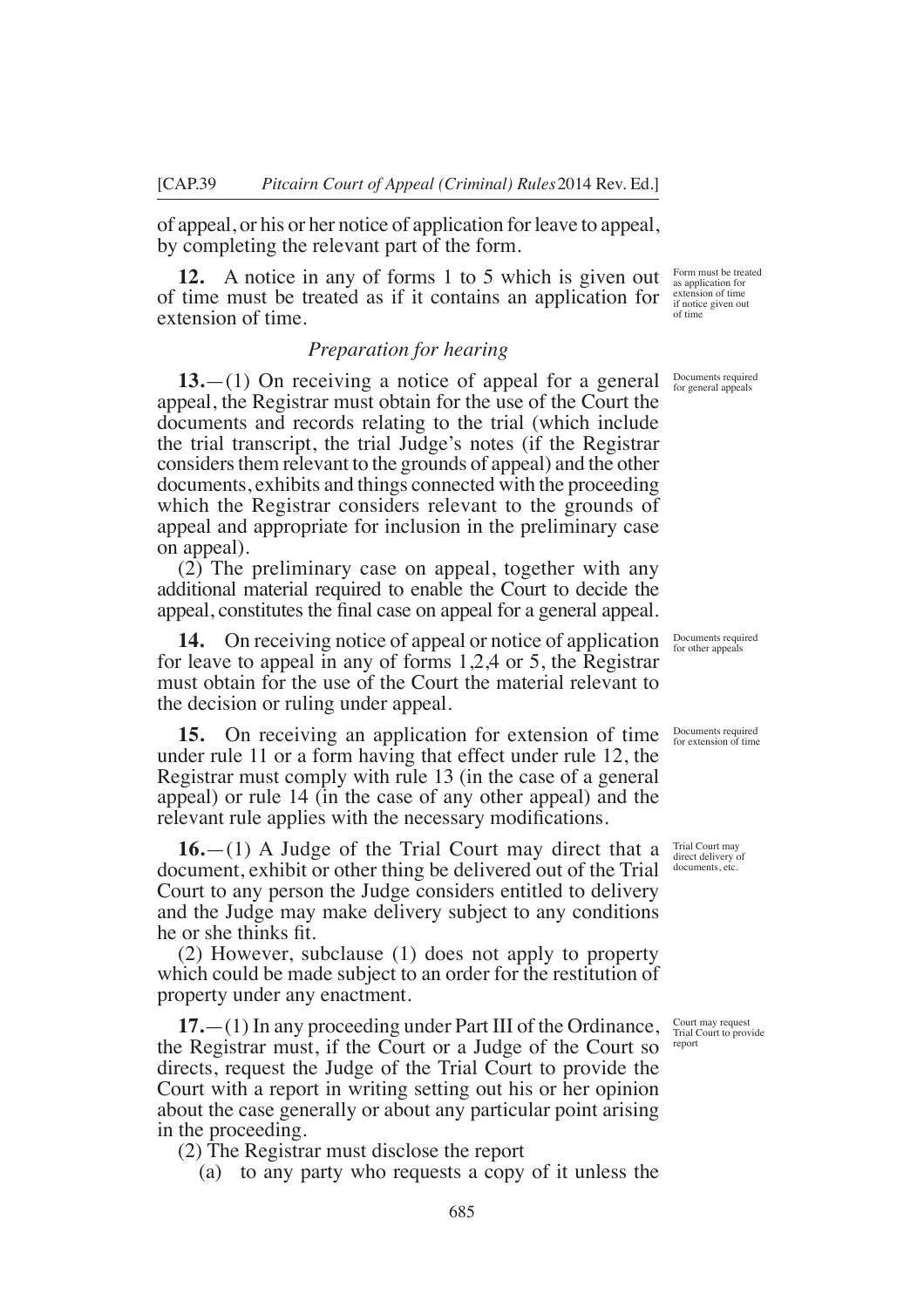## Court otherwise directs; and

(b) to any other person on the direction of the Court.

(3) To enable a Judge to prepare the report, the Registrar must provide the Judge with any document concerning the proceeding and in the Registrar's possession if the Judge requests the document or the Court or a Judge of the Court directs the Registrar to provide the document.

**18.**—(1) If the Court orders the examination of witnesses to be conducted otherwise than before the Court, the examination must, subject to any special directions the Court may give, be conducted in accordance with the provisions of rules of the Supreme Court made under paragraph (b) of section 20 of the Judicature (Courts) Ordinance (cap.2 of the 2001 Revised Edition of the Laws) or if there are no such rules, so far as practicable as may be directed by the Chief Justice or other Judge of the Supreme Court under subsections (2) and (3) of section 17 of the said ordinance.

(2) The parties or their counsel are entitled to be present at, and take part in, the examination of any witness.

**19.** The registrar may issue a writ of subpoena in the name of the Court if the Court makes an order under rules of Court to secure the attendance of a person as a witness either before

- (a) the Court; or
- (b) any officer of the Court or any Magistrate or any other person appointed by the Court for the purpose.

**20.**—(1) In this rule, **authorities bundle** means a bundle of authorities and legislation on which a party relies.

(2) This rule applies whenever written submissions are filed, whether for the purpose of an appeal on the papers or of an oral appeal.

(3) At the time a party provides his or her submissions to the Court, he or she must also provide to the Court

- (a) if the appeal is to be heard by three Judges, four copies of an authorities bundle for Court use;
- (b) if the appeal is to be heard by five Judges, six copies of an authorities bundle for Court use;
- $(c)$  if the appeal is to be heard on the papers, sufficient additional copies of an authorities bundle so that the Registrar can provide one copy for each other party.
- (4) An authorities bundle must contain
	- (a) only cases to which counsel intends to refer the Court and to rely on for more than a general principle; and
	- (b) as its first page, a list of the authorities, including

Examination of witnesses otherwise than before Court

Authorities bundles

Registrar may issue witness subpoenas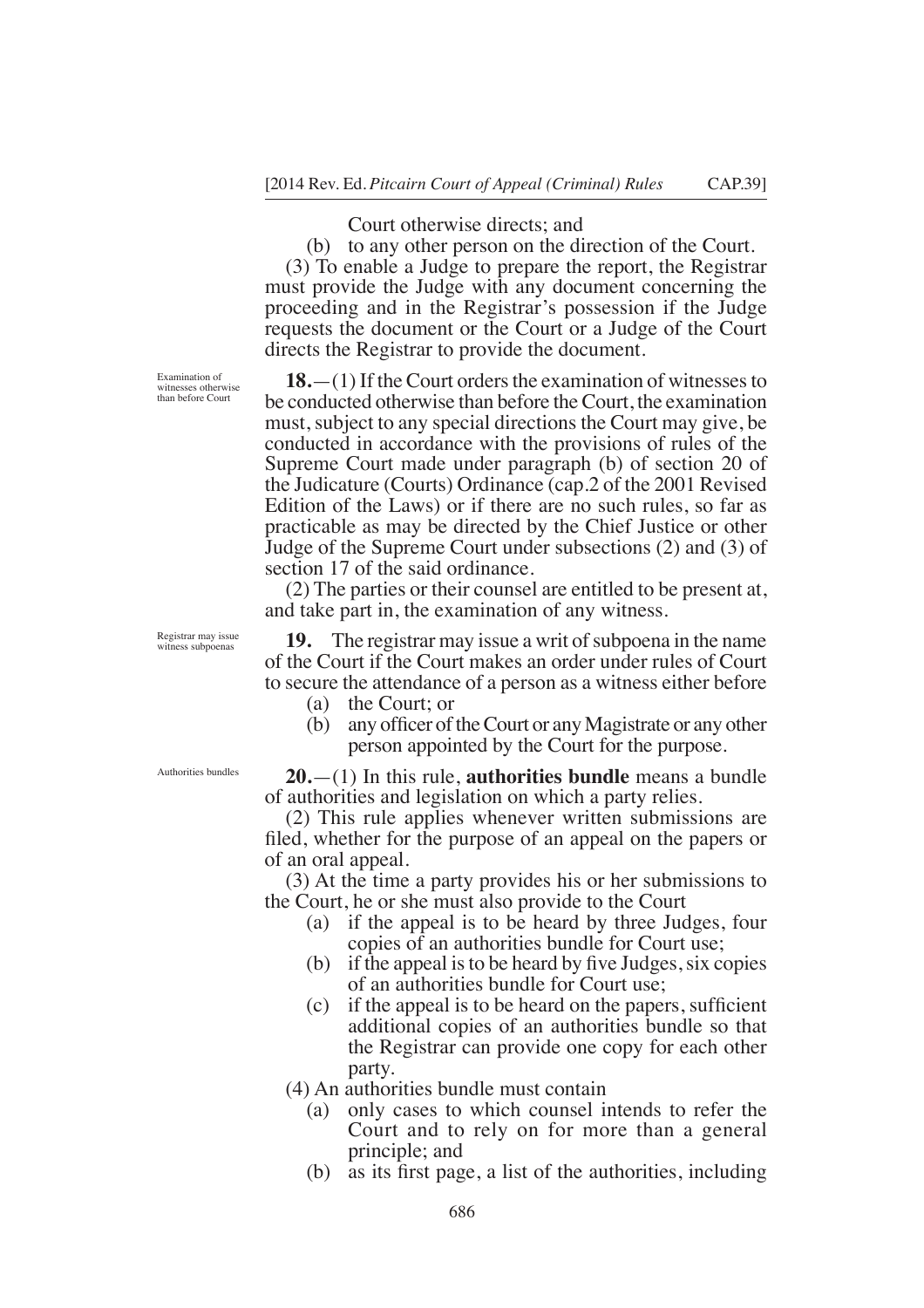their citations.

## *Mode of hearing*

**21.** Rules 22 to 25 (mode of hearing) and rules 29 to 32 (appeals on the papers apply to all appeals except bail appeals and summary proceedings appeals.

**22.** A party's initial submissions on the mode of hearing must be set out in the notice of appeal or notice of application for leave to appeal required by rule 6.

**23.**—(1) The initial decision on the mode of hearing must be made by the Court or a Judge in accordance with section 35A of the Ordinance (which enables the Court or Judge to have regard to the criteria set out in section 35A(2) of the Ordinance.

(2) The Court may, at any time, either on its own initiative or on the application of any party, change the mode of hearing a particular appeal or application to an oral hearing in accordance with section 35A(4) of the Ordinance.

**24.** The Registrar must notify the parties in writing of the decision about the mode of hearing and the reasons, in accordance with section 35A(6) of the Ordinance.

**25.** If a party to an appeal wishes the Court to reconsider a decision under section 35A of the Ordinance on the mode of hearing, the party may include further submissions on this matter in written submissions on the merits under rule 29.

## *Oral appeals*

**26.**—(1) This rule applies to oral appeals.

 $(2)$  The Registrar must allocate a fixture for every oral appeal.

 $(3)$  Notice of the time and place fixed for the hearing must be given by the Registrar to

- (a) the prosecutor; and
- (b) the accused person or convicted person; and
- (c) if the appellant is in custody and the Court has granted the appellant leave to be present at the hearing, the superintendent of the penal institution concerned.

**27.**—(1) This rule applies to oral appeals

(2) The appellant must provide full written submissions on the appeal.

(3) The appellant must provide his or her written submissions to the Court and to the respondent not less that 28 days before the hearing date.

Application of mode of hearing provisions and appeals on papers provisions

Submissions on mode of hearing

Procedure within Court to determine initially mode of hearing

Decision on mode of hearing

Further mode of hearing submissions

Registrar to give parties notice of fxture for oral appeals

Timing of submissions on merits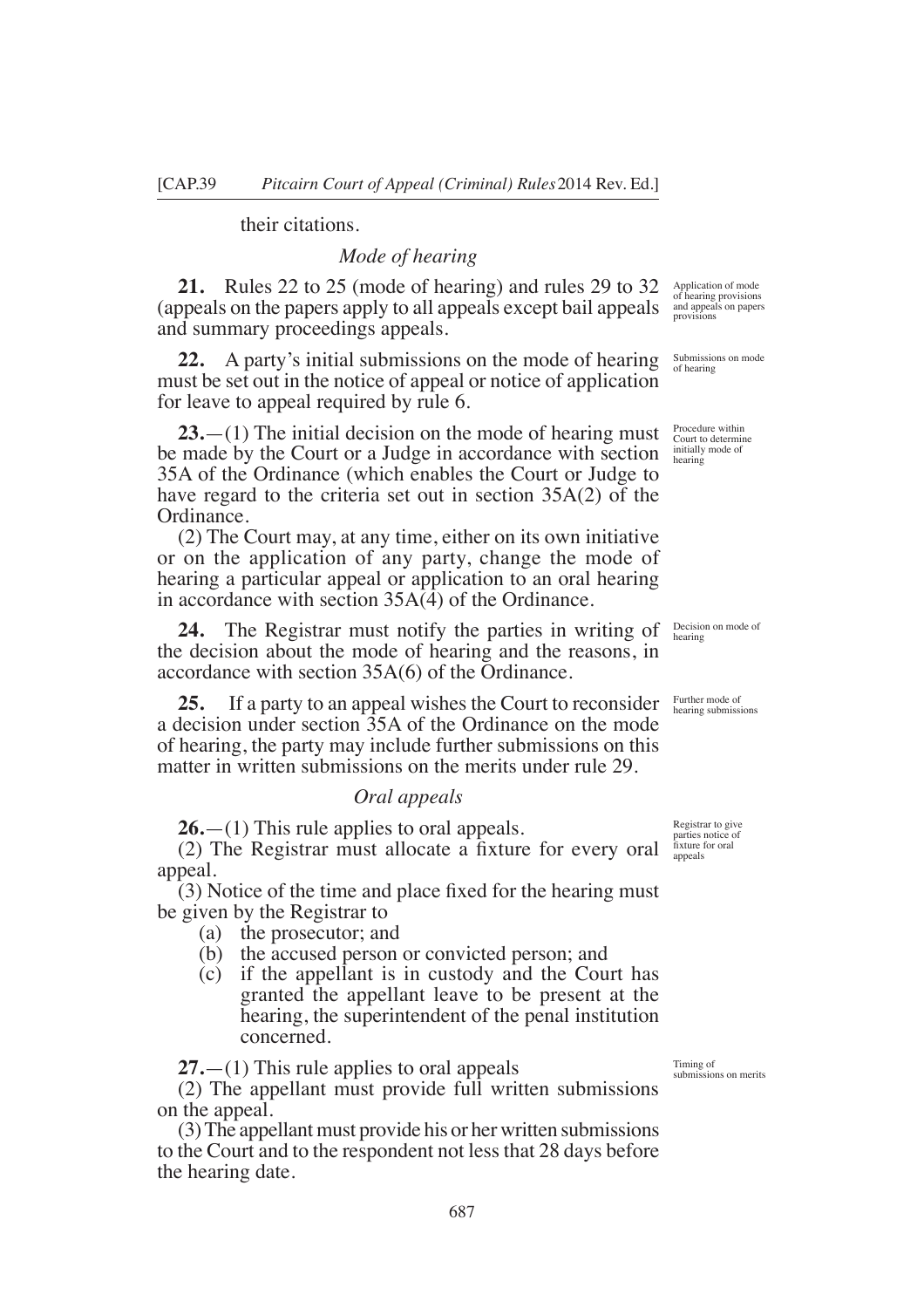(4) The respondent must provide his or her written submissions to the Court and to the appellant not less than 14 days before the hearing date.

(5) If the appeal is to be heard by three Judges, four copies of the submissions must be provided for Court use.

 $(6)$  If the appeal is to be heard by five Judges, six copies of the submissions must be provided for Court use.

**28.** A party who wishes to exercise the right of reply in an appeal that is to be heard as an oral appeal must exercise that right orally at the hearing.

## *Appeals on papers*

**29.**—(1) This rule applies to appeals on the papers.

(2) In this rule, **appointed period** means a period appointed under subclause (4) and. when used in subclause (9), includes a period appointed under subclause  $(7)(a)$ .

(3) For the purposes of this rule

- (a) the time allowed for making submissions begins to run on the date on which the appellant or respondent receives the relevant notice or material;
- (b) if sent by mail or fax, the notice or material must be treated as having been received three days after the date on which it is sent to that party's last known postal address or fax address.

(4) The Registrar must appoint a period of not less than 28 days within which the appellant may make written submissions in support of the appeal (including further submissions about the Court's decision on the mode of hearing).

(5) Notice of the appointed period must be given by the Registrar to

(a) the appellant; and

(b) the respondent.

(6) A copy of all written submissions received by the Court from the appellant within the appointed period must be sent by the Registrar to the respondent and the respondent may make written submissions within

- (a) 14 days if the respondent is the Public Prosecutor; or
- (b) 28 days in the case of any other respondent.

(7) A copy of all written submissions received by the Court from the respondent within the applicable period stated in subclause (6) must be sent by the Registrar to the appellant and

(a) the appellant may make written submissions in reply within a period of not less than 14 days appointed by the Registrar; and

Period allowed for making written submissions on merits

Right of reply at oral hearing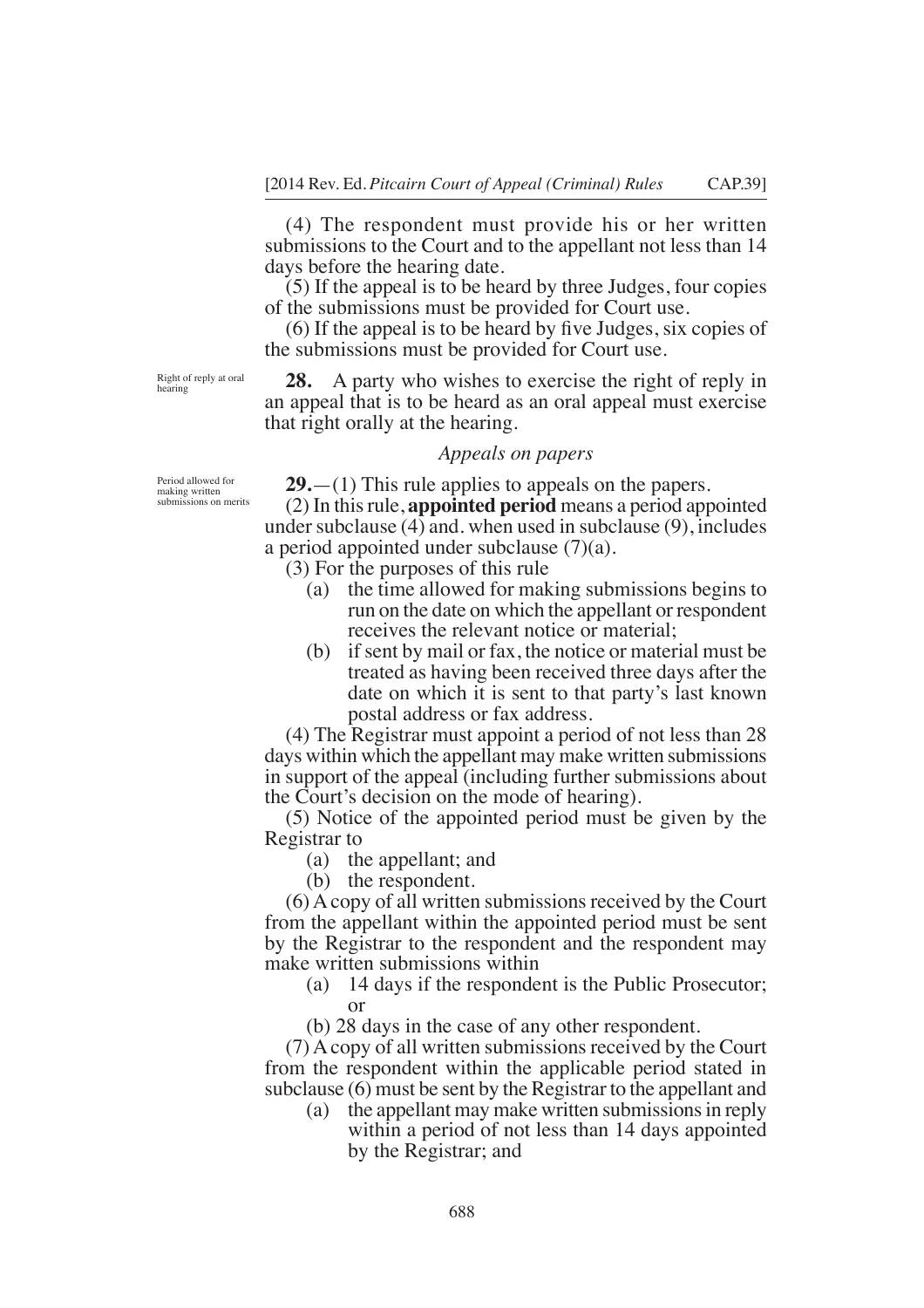- (b) the Registrar must send the respondent a copy of the appellant's submissions in reply.
- $(8)$  Each party must file in the Court
	- (a) four copies of that party's submissions for Court use; and
	- $(b)$  sufficient additional copies so that the Registrar can provide one copy for each other party.

(9) The Court or a Judge of the Court may extend any appointed period.

**30.** The Court must not begin hearing an appeal on the papers until all the periods prescribed or directed under rule 29 have expired.

**31.** A hearing on the papers under section 35A of the Ordinance must be conducted by three Judges and may take the form of each Judge separately considering the relevant materials (including any written submissions) before the Judges arrive at their decision.

**32.**—(1) If the Court, having considered any further submissions on the mode of hearing under rules 25 and 29(4), decides to change the mode of hearing, it must give its decision in accordance with section 35A(6) of the Ordinance.

(2) If the Court orders a hearing involving oral submissions

- (a) the Registrar must allocate a fixture; and
- (b) notice of the time and place fixed for the hearing of the appeal or application must be given in accordance with rule 26(3).

(3) The submissions already filed constitute the written submissions for the hearing unless the Court otherwise directs.

(4) If the Court, having considered any further submissions on the mode of hearing under rules 25 and 29(4), decides not to change the mode of hearing, it may give its decision on that matter at the same time as it gives its decision on the merits of the appeal or application.

## *Decisions*

**33.**—(1) All decisions of the Court may be delivered–

- (a) in open Court; or
- (b) through the Registrar.

**34.**—(1) As soon as a Judge or the Court has delivered a  $\frac{\text{Notification of}}{\text{decision of}}$ decision, the Registrar must give notice of it to

- (a) the parties; and
- (b) if appropriate, the Registrar of the Trial Court; and
- (c) if appropriate and if a party is in custody, the superintendent of the relevant penal institution.

Timing of appeal on papers

Panel for hearing on papers

Change of mode of hearing

Mode of delivery of decisions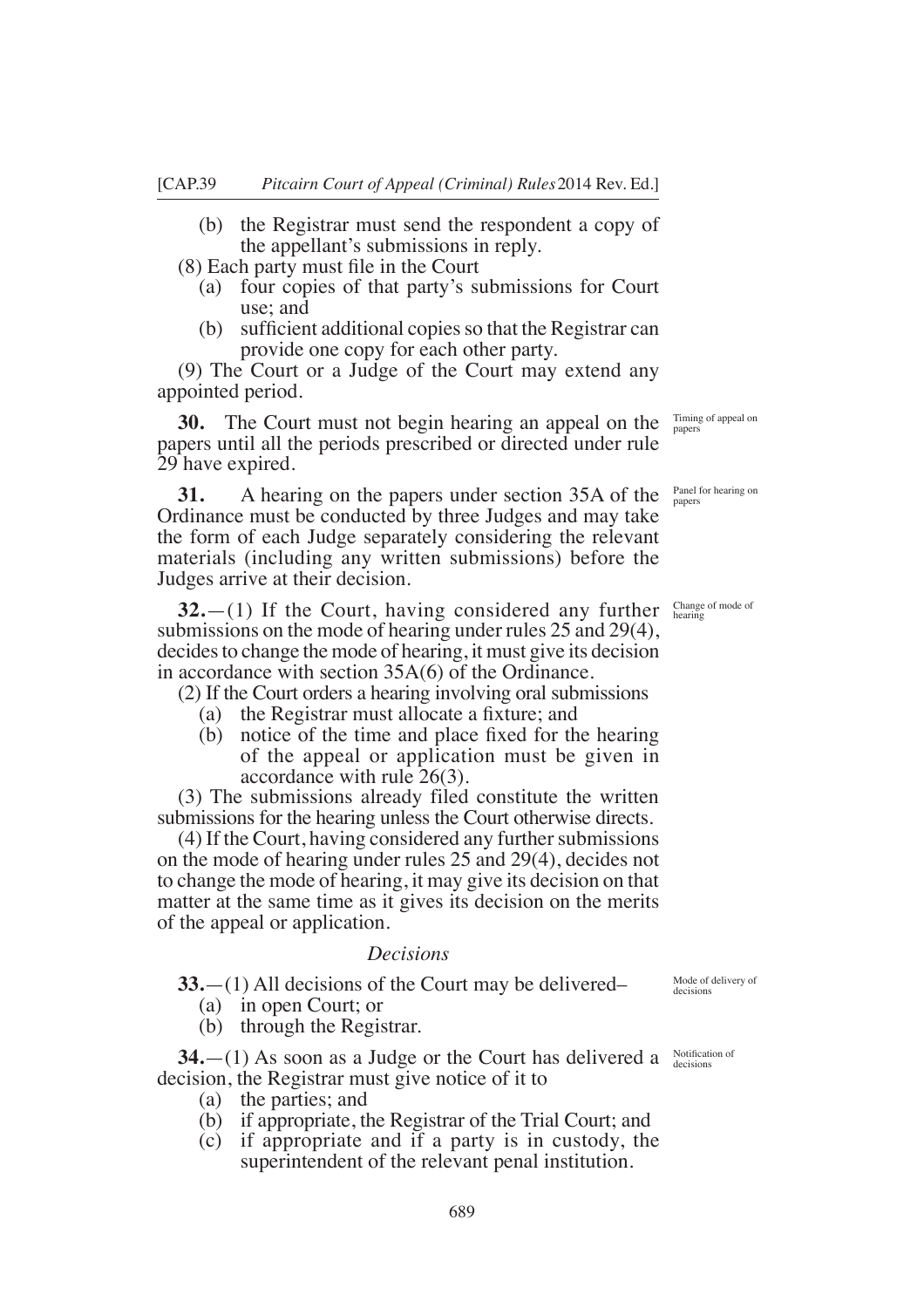(2) Whenever a power of the Court has been exercised by a Judge and a party has the right to have that decision reviewed by the Court, the Registrar must, at the same time as giving notice of the decision, inform that party of his or her right to have that decision reviewed by the Court.

(3) Any application for review must be in writing and must be filed within seven days after receipt of the notification referred to in subclause (2).

## **PART III—MISCELLANEOUS PROVISIONS**

**35.**—(1) An appellant may, at any time abandon an appeal by filing in the registry of the Court a notice advising that he or she

- (a) does not intend further to prosecute the appeal; and
- (b) abandons all further proceedings concerning that appeal.

(2) The notice must be signed by

(a) the appellant personally; or

(b) the appellant's solicitor or counsel.

(3) If the notice is signed by the appellant personally, the appellant's signature must be witnessed and the witness must add the witness's address and description after the witness's signature.

(4) A notice under this rule may be in form 6.

**36.**—(1) This rule applies if, on the trial of a person entitled or given leave to appeal under the Ordinance, an order for restitution of property has been made in the Supreme Court.

(2) Before any order is made by the Court of Appeal, the following persons are entitled to be heard before the Court of Appeal

- (a) the person in whose favour or against whom the order of restitution has been made;
- (b) with the leave of the Court, any other person.

**37.**—(1) A person who lawfully receives a fine paid by a person sentenced on conviction to payment of a fine must retain the fine until the Registrar of the Trial Court is notified of the Court's decision on any related appeal.

(2) An appellant who is in custody in default of payment of a fine must be treated for the purposes of Part III of the Ordinance and these rules as a person sentenced to imprisonment.

**38.** An appellant who has paid a fine in accordance with a sentence and is successful on appeal is entitled, subject to the order of the Court, to the return of the amount paid or part of the amount paid, as the case may be.

Persons to be heard by Court before restitution order annulled or varied

Payment received under fine must be retained until appeal decided

Successful appellant entitled to return of amount paid towards fine

Abandonment of appeal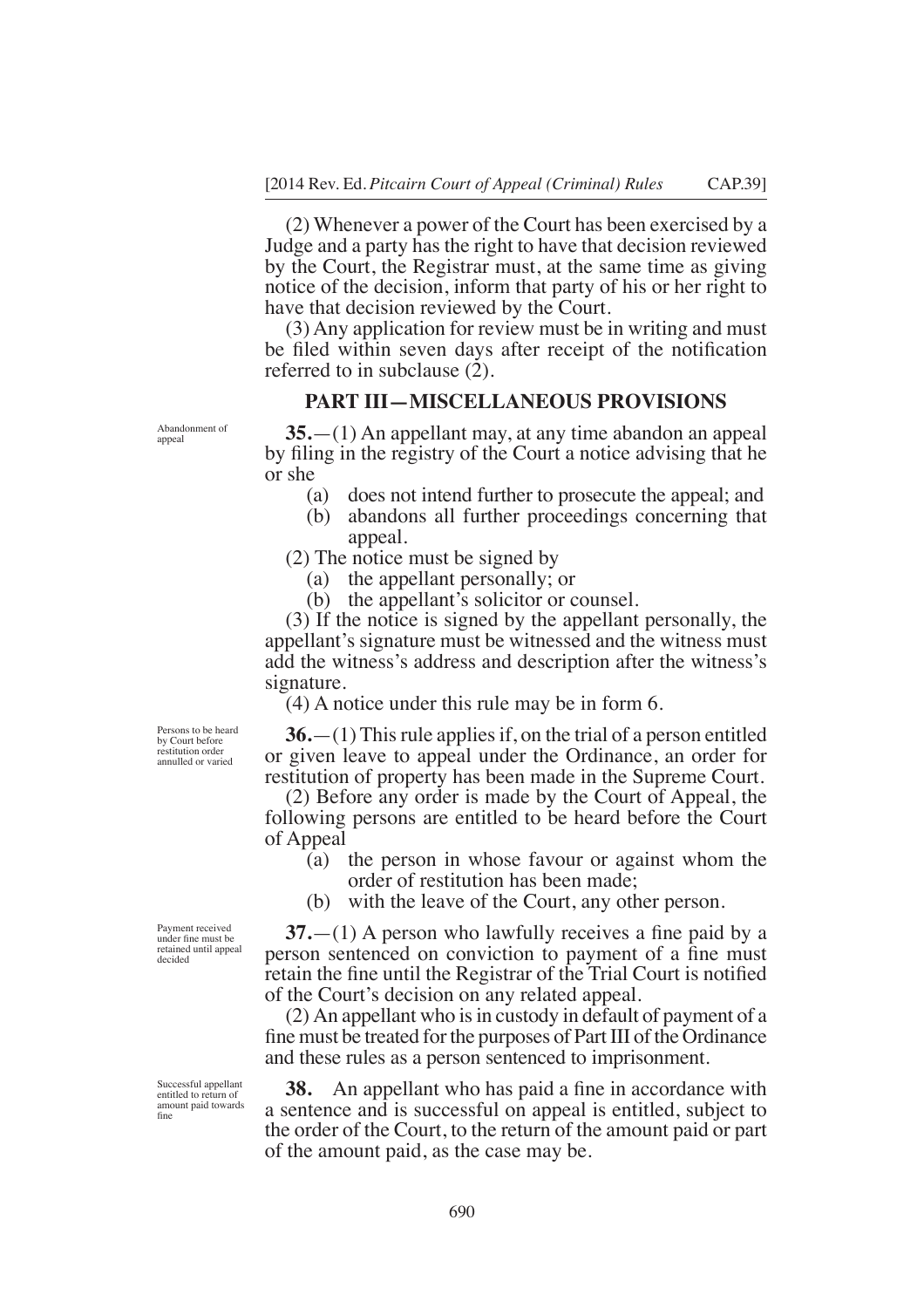**39.** A Judge of the Trial Court may give any directions that he or she considers proper concerning

- (a) the suspension, pending appeal, of any order made under any enactment for the payment of the costs of the prosecution or any part thereof.
- $(b)$  any consequence flowing from a conviction.

**40.**—(1) The Registrar must keep a register, in any form he or she thinks fit, of all

- (a) notices of appeal and notices of application for leave to appeal received by the Registrar; and
- (b) decisions of the Court given in the appeals referred to in those notices.

(2) The register must be open for public inspection during the Court's ordinary office hours or, if necessary, at any other time arranged by the Registrar.

**41.** Notices may be given to the Court by serving them by hand or by sending them to the Registrar, at his or her office, by mail, fax or any other written or printed means.

**42.** A notice may be given to a party

- (a) at his or her postal address by mail or by any other written or printed means; or
- (b) by faxing it to a fax number supplied by the party.

**43.** The performance of any duty imposed on any person under Part III of the Ordinance or these rules may be enforced by order of the Court.

**44.**—(1) Non-compliance by a party with these rules does not prevent that party from continuing to take part in the appeal if the Court considers that the non-compliance may be waived or remedied by amendment or otherwise.

 $(2)$  The Court may, in any manner that it thinks fit

- (a) direct the party to remedy the non-compliance; and
- (b) if the party was not present in Court when the direction was given, direct the Registrar to transmit its direction to the party.

**45.** In any matter not expressly provided for by these rules, the Court may give any direction that it thinks best calculated to carry out the purposes of Part III of the Ordinance or other relevant enactment.

Trial Court Judge may give directions concerning order to pay pro-secution costs, etc.

Register must be kept

Mode of giving notice to Court

Mode of giving notice to parties

Court order may enforce rules

Effect of non-compliance with rules

Cases not provided for in rules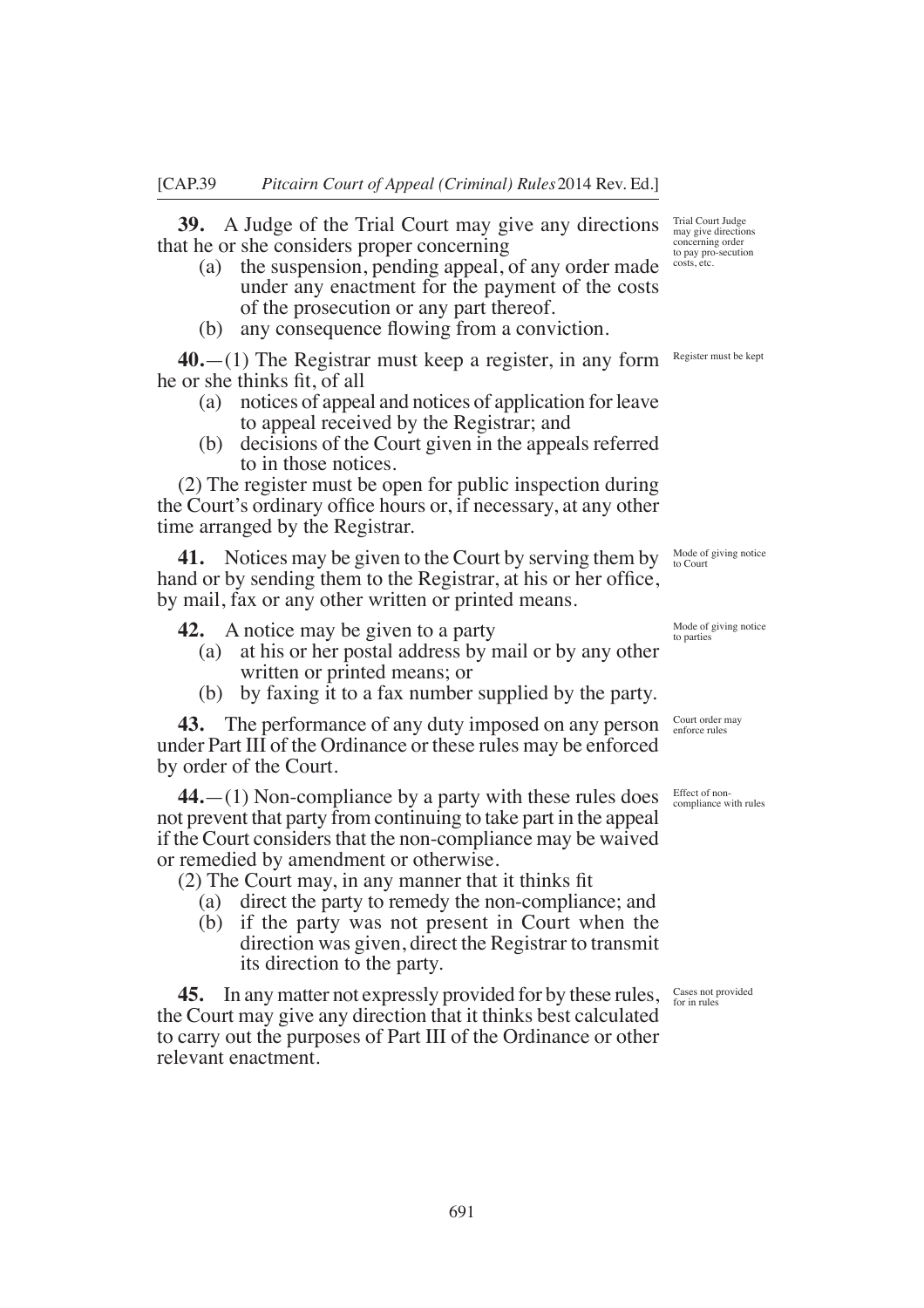### **SCHEDULE**

## **Forms**

## Form 1

#### Notice of application for leave to appeal

### *Sections 35DD, 35E, 36(1)(a)(iii) and 36(1)(b), Judicature (Appeals in Criminal Cases) Ordinance*

#### *In the Pitcairn Court of Appeal*

#### *Queen v*

### **To the Registrar of the Court of Appeal**

I, [*full name],* the person named in the proceeding described above, give you notice that I apply for the leave of the Court of Appeal to appeal to that Court against *[Give particulars of the decision against which you wish to appeal, including the date on which and the place at which it was made]* on the grounds set out below and I give answers as follows to the following questions

- 1 (a) Is any lawyer now acting for you?
	- (b) If so, give his or her name and address and fax number.
	- (c) Have you applied, or do you intend to apply for a grant of legal aid under the Legal Aid (Criminal Proceedings) Ordinance?
- 2 If you are currently in a penal institution, which one?

3 If you do not currently have a lawyer, what is your current postal address and fax number (if any)?

- 4 (a) If you are in custody and are granted an oral hearing, do you wish to apply for leave to be present?
	- (b) If so, what are your reasons for seeking leave to be present? *[If you wish to have bail, you must apply separately in writing setting out the reasons and grounds for your application.]*

5 You have  $\tilde{28}$  days from the date of the decision against which you wish to appeal in which to file your application. The Court may extend this time. If your application is out of time, what are your reasons for saying that the Court should nevertheless extend the time and consider your application?

6 What are the grounds of your application for leave to appeal?

7 Include in this application anything that is relevant to the decision about whether your appeal should be considered at an oral hearing or be dealt with on the papers, such as

- (a) whether you have been assisted by counsel in preparing your application for leave;
- (b) (if relevant) whether you have been provided with copies of the relevant trial documentation;
- (c) the gravity of the offence;
- (d) the nature and complexity of the issues raised by your application;
- (e) whether any evidence should be called;
- (f) any relevant cultural or personal factors.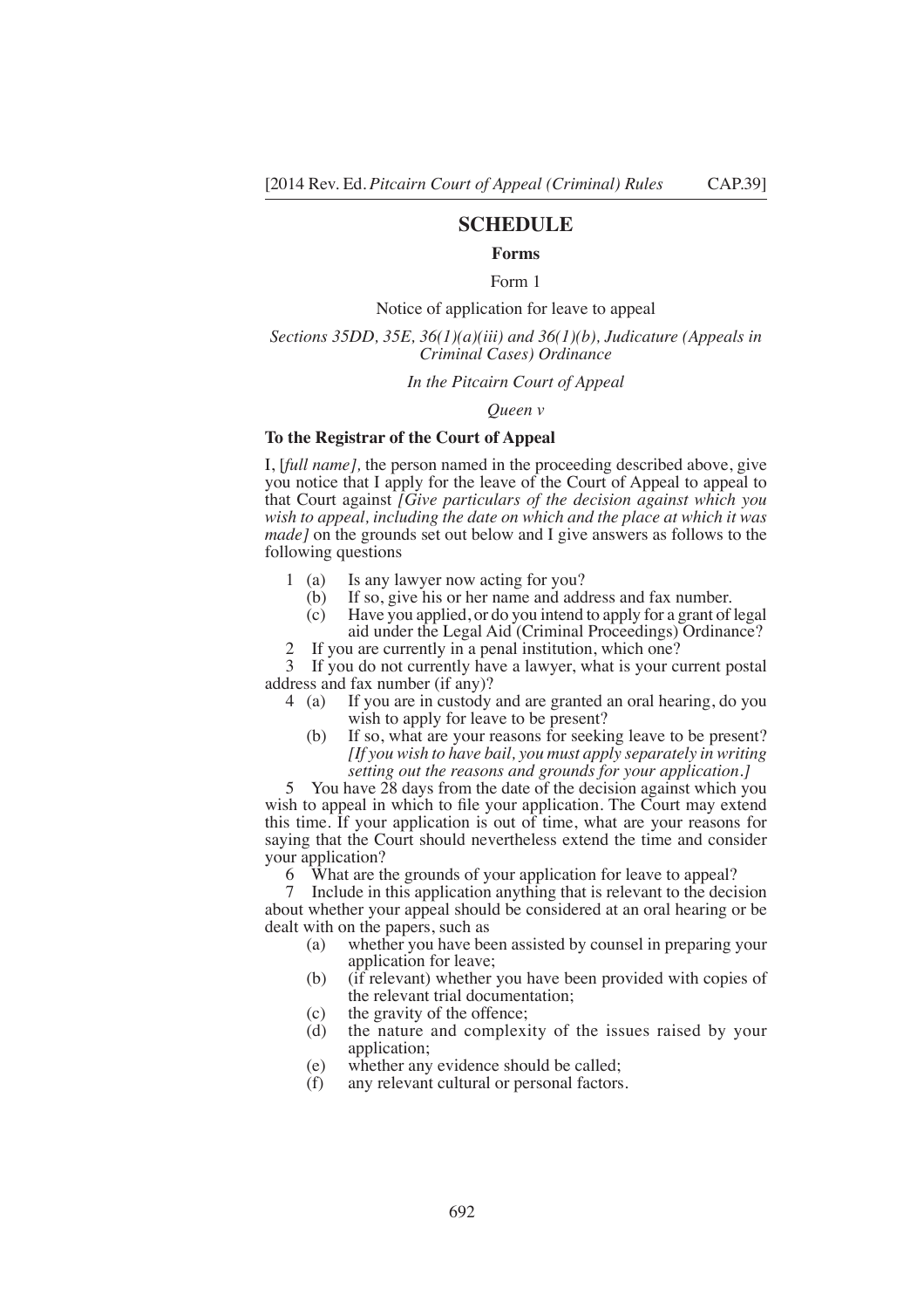Dated this *[date]* day of *[month] [year]*

......................................................... Signature of applicant

## **Note**

Your application will be considered at an oral hearing (i.e. a hearing at which oral submissions may be made) *unless* the Court or a Judge determines that the application can be fairly dealt with on the papers and either has no realistic prospect of success or clearly should be allowed. In that case, the application will be dealt with at a hearing on the papers. This is a hearing at which the Court makes its decision solely on the basis of the written material before it.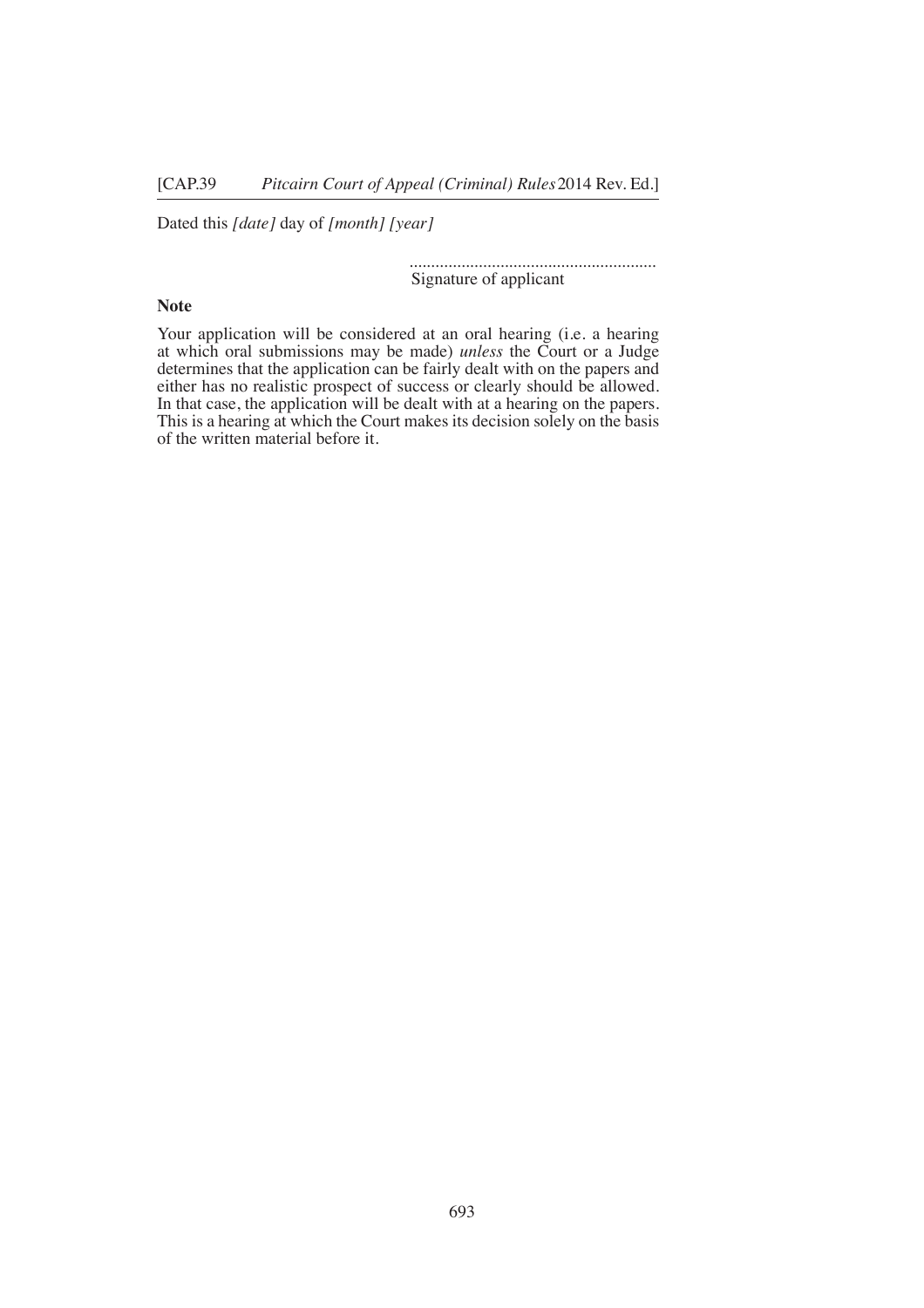Appeal/notice of application for leave to appeal by Public Prosecutor

*In the Pitcairn Court of Appeal* 

CA Queen (*or* Police *or* prosecutor) Appellant/applicant

v

*[Name and full address]* Respondent

**Take notice** that under *[identify section and ordinance]* the Public Prosecutor appeals (*or* applies for leave to appeal) against *[identify decision or ruling to be appealed against].*

**Upon the grounds** that *[identify grounds of appeal or application].*

*[If the appeal or application is out of time, state that here and give the reasons for saying that the Court should extend the time and consider the appeal or application.]*

**Dated** this *[date]* day of *[month] [year].*

......................................................... Public Prosecutor

The address for service is *[insert address].*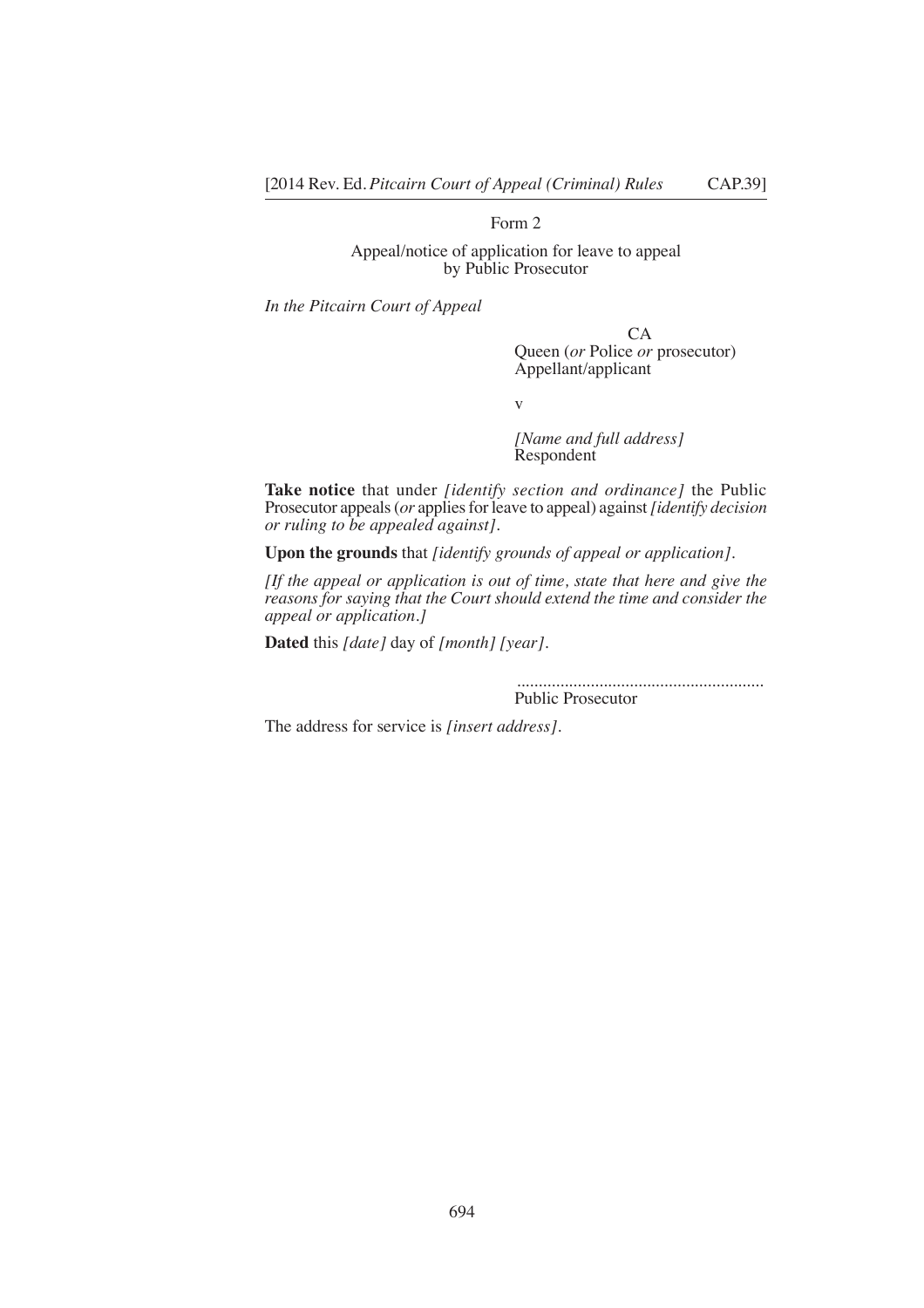### Notice of appeal by person convicted

### *Section 36, Judicature (Appeals in Criminal Cases) Ordinance Contempt of Court Act 1981 (U.K.)*

Name of appellant:

Offence(s) of which convicted:

Date of conviction:

Date when sentence passed:

Court in which sentence passed: Magistrate's Court at ...................or

Supreme Court at ............................

Sentence:

### **To the Registrar of the Court of Appeal**

I, the above-named appellant, give you notice that I wish to appeal/seek leave to appeal to the Court of Appeal against

*[my conviction] [my sentence] [my conviction and sentence]* 

*[the fnding of criminal contempt] [the fnding of criminal contempt and sentence]*

on the grounds set out below and I give answers as follows to the following questions

- 1 (a) Is any lawyer now acting for you?
	- (b) If so, give his or her name and address and fax number
	- (c) Have you applied, or do you intend to apply for a grant of legal aid under the Legal Aid (Criminal Proceedings) Ordinance?
- 2 If you are currently in a penal institution, which one?

3 If you do not currently have a lawyer, what is your current postal address and fax number (if any)?

- 4 (a) If you are in custody and are granted an oral hearing, do you wish to apply for leave to be present?
	- (b) If so, what are your reasons for seeking leave to be present? *[If you wish to have bail, you must apply separately in writing setting out the reasons and grounds for your application.]*
- 5 (a) Do you wish to apply for leave to call any witnesses on your appeal?
	- (b) If so, then state
		- (i) the name and address of the witness(es)
		- (ii) whether the witness(es) gave evidence at the trial
		- (iii) if not, the reason why the witnesses did not give evidence
		- (iv) on what matters you wish the witness(es) to give evidence
		- (v) briefly, what evidence you think the witness(es) can give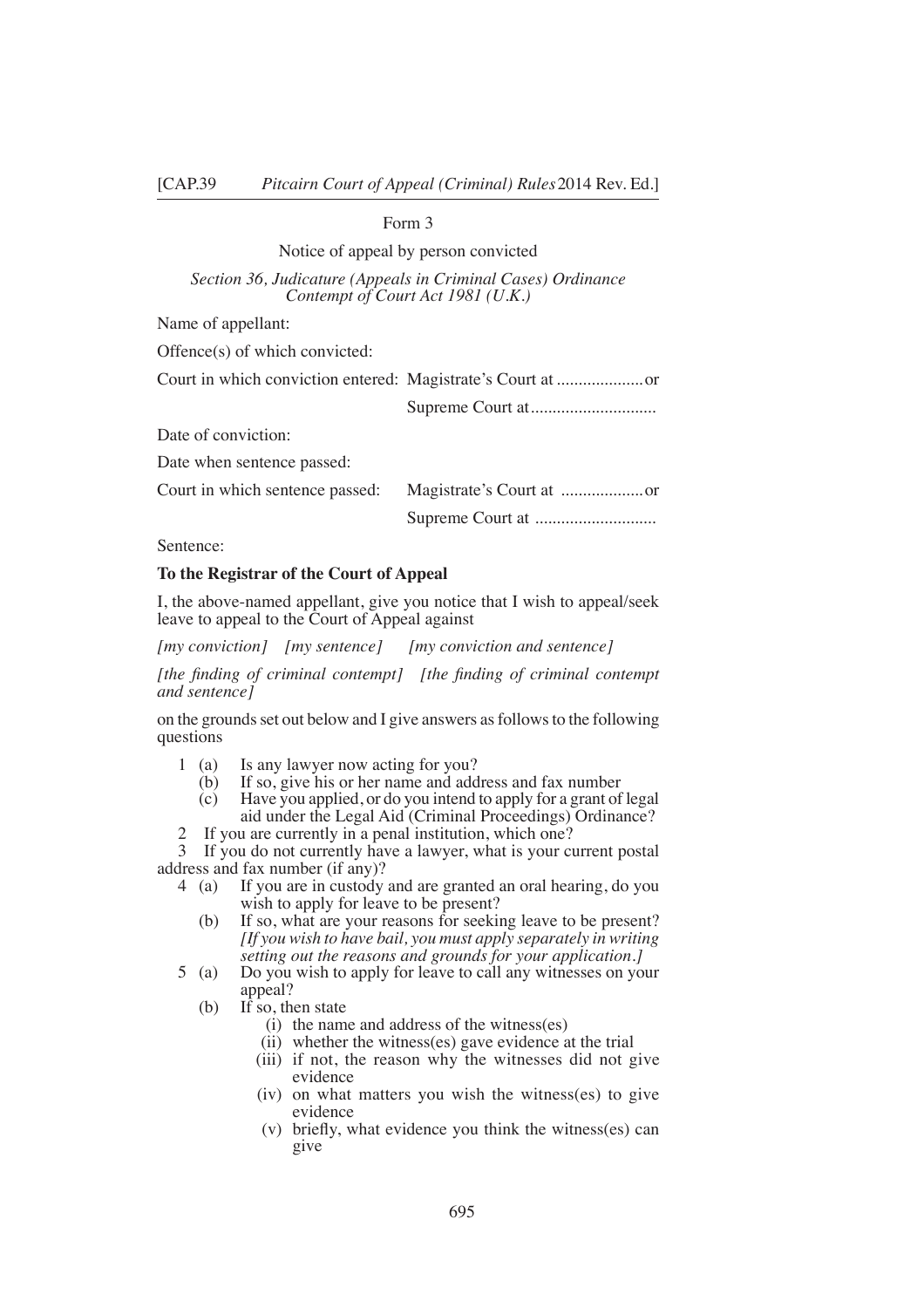6 You have 28 days from the date on which you were sentenced in which to file your notice of appeal with the Court of Appeal. The Court may extend this time. If your appeal is out of time, what are you reasons for saying that the Court should nevertheless extend the time and consider your appeal?

7 What are the grounds of your appeal?

8 Include in this notice of appeal anything that is relevant to the decision about whether your appeal should be considered at an oral hearing or be dealt with on the papers, such as

- (a) whether you have been assisted by counsel in preparing your application for leave;
- (b) whether you have been provided with copies of the relevant trial documentation;
- (c) the gravity of the offence;
- (d) the nature and complexity of the issues raised by your application;
- (e) whether any evidence should be called;
- (f) any relevant cultural or personal factors.

**Dated** this *[date]* day of *[month] [year]*

#### ......................................................... Signature of appellant

#### **Note**

Your application will be considered at an oral hearing (i.e. a hearing at which oral submissions may be made) *unless* the Court or a Judge determines that the application can be fairly dealt with on the papers and either has no realistic prospect of success or clearly should be allowed. In that case, the application will be dealt with at a hearing on the papers. This is a hearing at which the Court makes its decision solely on the basis of the written material before it.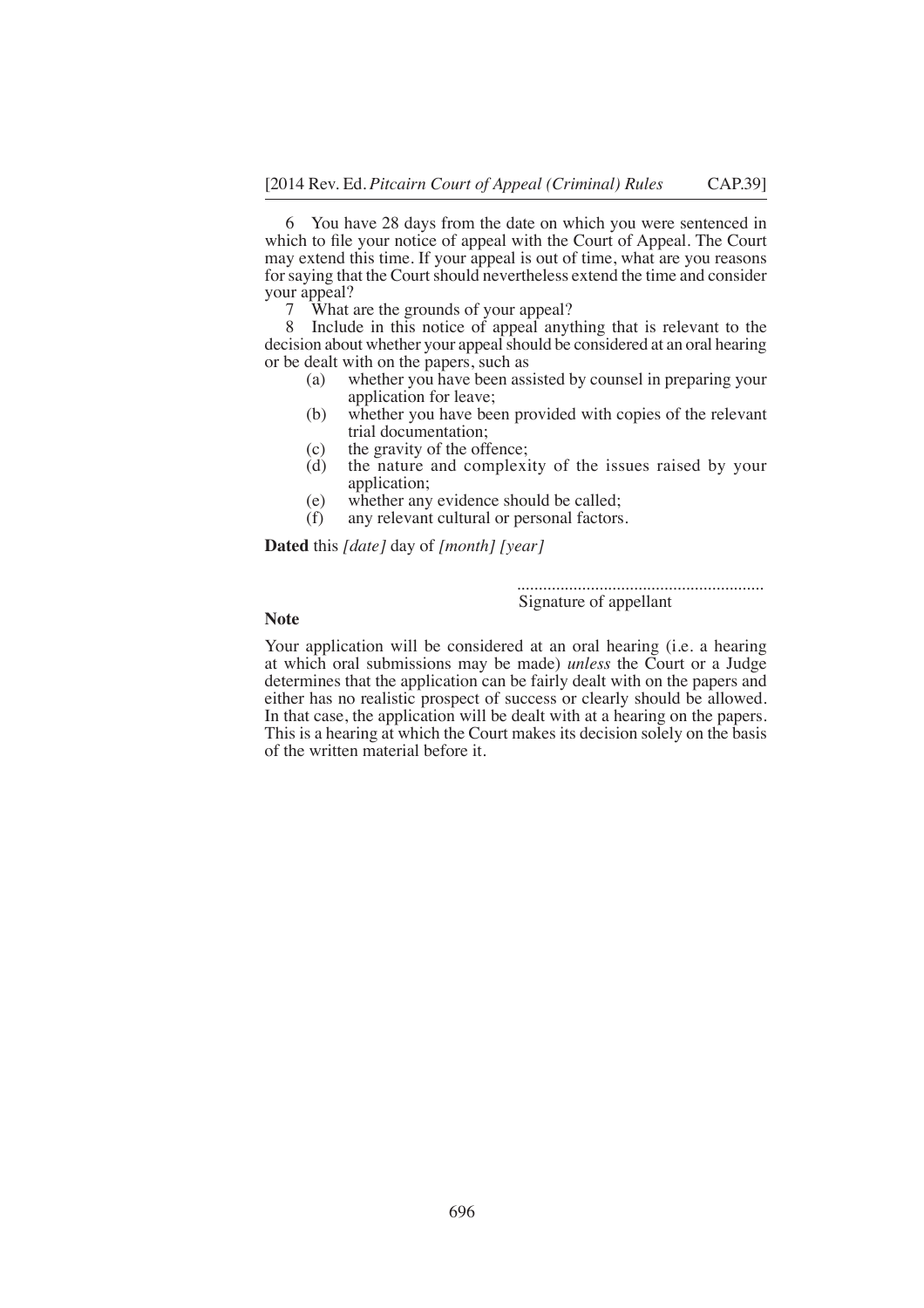### Notice of appeal relating to bail

### *Sections 63 and 65, Bail Ordinance 2002*

#### In the Pitcairn Court of Appeal

#### *Queen v*

#### Name of appellant:

Decision being appealed against:

*[Describe the decision against which you are appealing. You may appeal against a decision of a Supreme Court Judge to—*

- 
- *• refuse bail (section 63); or • impose or substitute or revoke or vary any condition of bail (section 63); or*
- *• Refuse to impose any condition of bail or any particular condition of bail (section 63); or*
- *• refuse to vary or revoke any condition of bail (section 63); or*
- *• direct that the non-performance of a bail condition be entered into the Crown Records or other Register referred to in section 65 of the Bail Ordinance 2002.*

Date of decision:

### **To the Registrar of the Court of Appeal;**

I, the above-named appellant, give you notice under section 63 (*or* section 65) of the Bail Ordinance 2002 that I wish to appeal to the Court of Appeal against the bail decision described above on the grounds set out below and I give answers as follows to the following questions:

- 1 (a) Is any lawyer now acting for you?
- (b) If so, give his or her name and address and fax number
- 2 If you are currently in a penal institution, which one?

3 If you do not currently have a lawyer, what is your current postal address and fax number (if any)?

- 4 (a) If you are in custody and are granted an oral hearing, do you wish the Court of Appeal to grant you leave to be present at the hearing of your appeal?
	- (b) If so, what are your reasons for seeking leave to be present?

5 If your appeal or application is out of time, what are your reasons for saying that the Court should nevertheless consider your appeal?

6 What are the grounds of your appeal?

**Dated** this *[date]* of *[month] [year].*

......................................................... Signature of appellant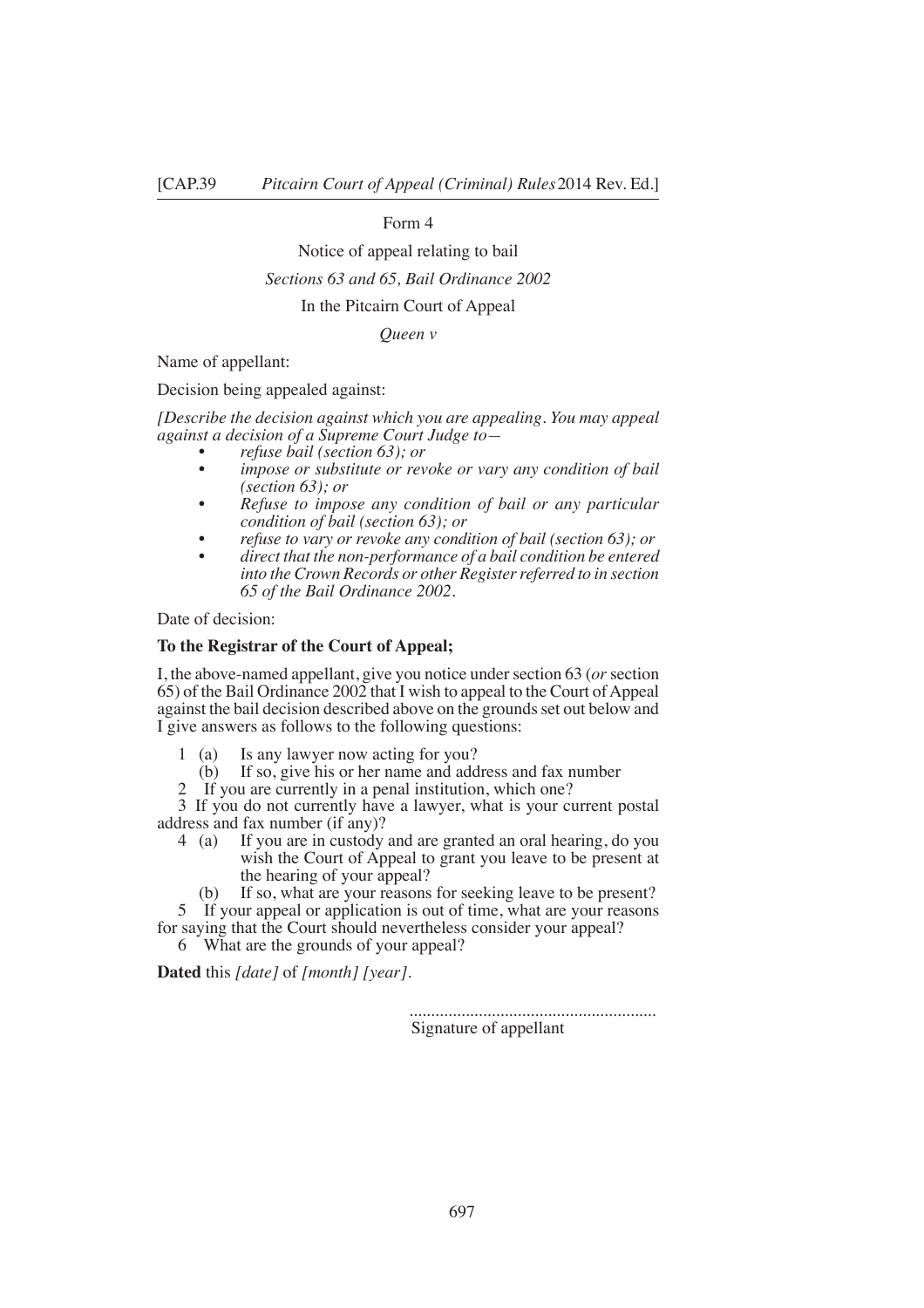Notice of appeal (summary proceedings appeal)

*Section 21, Judicature (Appeals in Criminal Cases) Ordinance*

Name of appellant:

Determination of the Supreme Court being appealed against:

Date of the determination of the Supreme Court:

Date on which the Supreme Court granted leave to appeal:

Question or questions of law in respect of which leave has been granted:

#### **To the Registrar of the Court of Appeal**

I, the above-named appellant, give you notice that I wish to appeal to the Court of Appeal against the determination of the Supreme Court described above on the grounds set out below and I give answers as follows to the following questions:

- 1 (a) Is any lawyer now acting for you?<br>
(b) If so, give his or her name and add
	- (b) If so, give his or her name and address and fax number.<br>(c) Have you applied, or do you intend to apply for a grant of
	- Have you applied, or do you intend to apply for a grant of legal aid under the Legal Aid (Criminal Proceedings) Ordinance?
- 2 If you are currently in a penal institution, which one?

3 If you do not currently have a lawyer, what is your current postal address and fax number (if any)?

- 4 (a) If you are in custody, do you wish for leave to be present?
	- (b) If so, what are your reasons for seeking leave to be present? *[If you wish to have bail, you must apply separately in writing setting out the reasons and grounds for your application.]*

5 What should the answer to the question or questions of law be? *[In addition, briefy set out the grounds for that answer or those answers.]*

6 What else do you wish the Court of Appeal to do in addition to answering the question or questions of law?

**Dated** this *[date]* of *[month] [year].*

......................................................... Signature of appellant